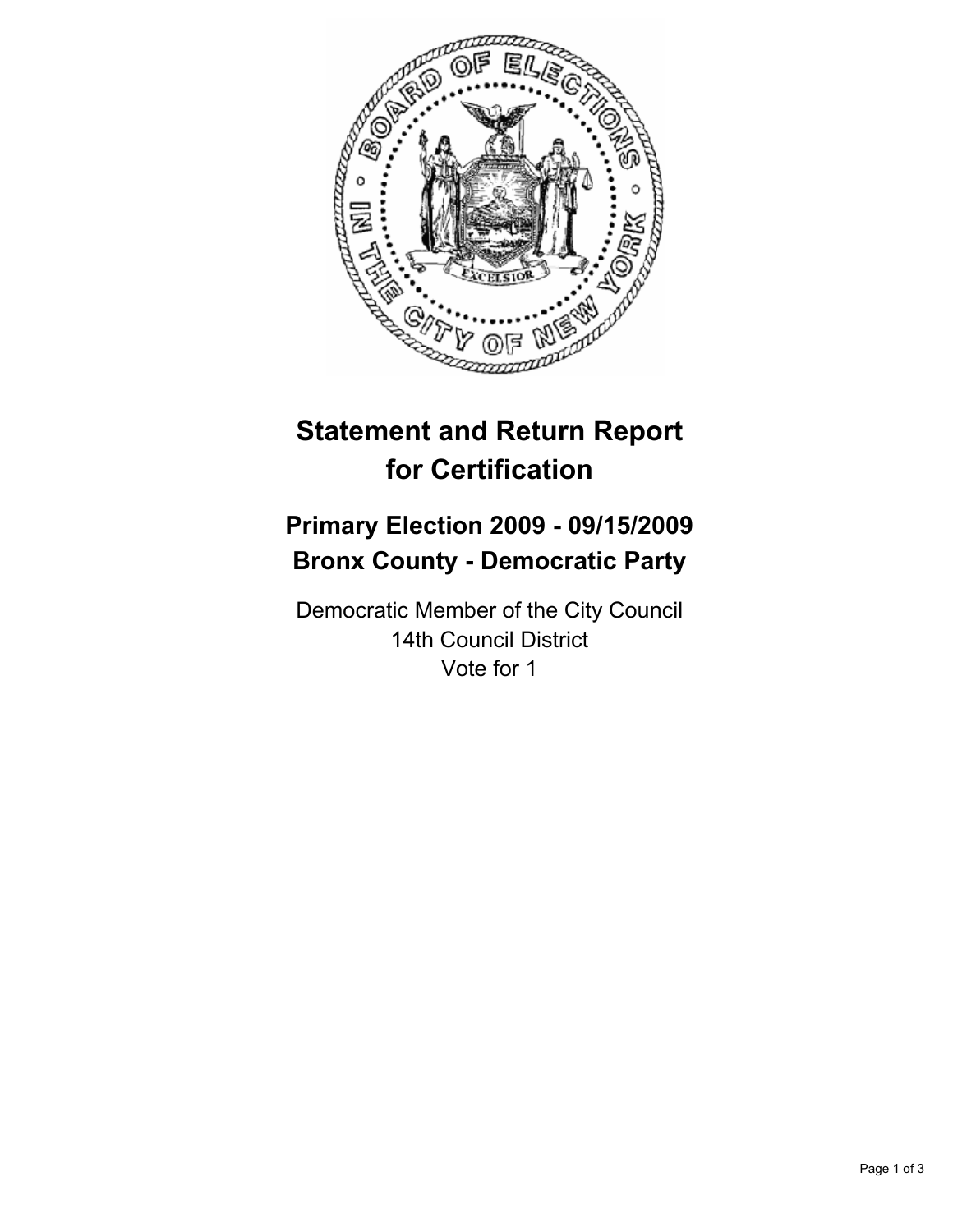

### **Assembly District 77**

| <b>EMERGENCY</b>           | 15  |
|----------------------------|-----|
| ABSENTEE/MILITARY          | 18  |
| AFFIDAVIT                  | 5   |
| MARIA BAEZ                 | 235 |
| FERNANDO CABRERA           | 283 |
| YUDELKA TAPIA              | 211 |
| MANUEL LANTIDUA (WRITE-IN) |     |
| <b>Total Votes</b>         | 730 |

## **Assembly District 78**

| <b>EMERGENCY</b>   | 5     |
|--------------------|-------|
| ABSENTEE/MILITARY  | 57    |
| AFFIDAVIT          | 30    |
| <b>MARIA BAEZ</b>  | 423   |
| FERNANDO CABRERA   | 702   |
| YUDELKA TAPIA      | 258   |
| <b>Total Votes</b> | 1.383 |
|                    |       |

## **Assembly District 81**

| <b>EMERGENCY</b>        | 0   |
|-------------------------|-----|
| ABSENTEE/MILITARY       | 2   |
| AFFIDAVIT               | 0   |
| MARIA BAEZ              | 48  |
| <b>FERNANDO CABRERA</b> | 45  |
| YUDELKA TAPIA           | 36  |
| <b>Total Votes</b>      | 129 |

## **Assembly District 84**

| <b>Total Votes</b> | 120 |
|--------------------|-----|
| YUDELKA TAPIA      | 45  |
| FERNANDO CABRERA   | 38  |
| <b>MARIA BAEZ</b>  | 37  |
| AFFIDAVIT          | 3   |
| ABSENTEE/MILITARY  | 2   |
| <b>EMERGENCY</b>   | 0   |

### **Assembly District 86**

| <b>Total Votes</b>       | 3.111 |
|--------------------------|-------|
| CARLOS SIERRA (WRITE-IN) |       |
| YUDELKA TAPIA            | 780   |
| <b>FERNANDO CABRERA</b>  | 1,040 |
| <b>MARIA BAFZ</b>        | 1,290 |
| <b>AFFIDAVIT</b>         | 54    |
| ABSENTEE/MILITARY        | 44    |
| <b>EMERGENCY</b>         | 6     |